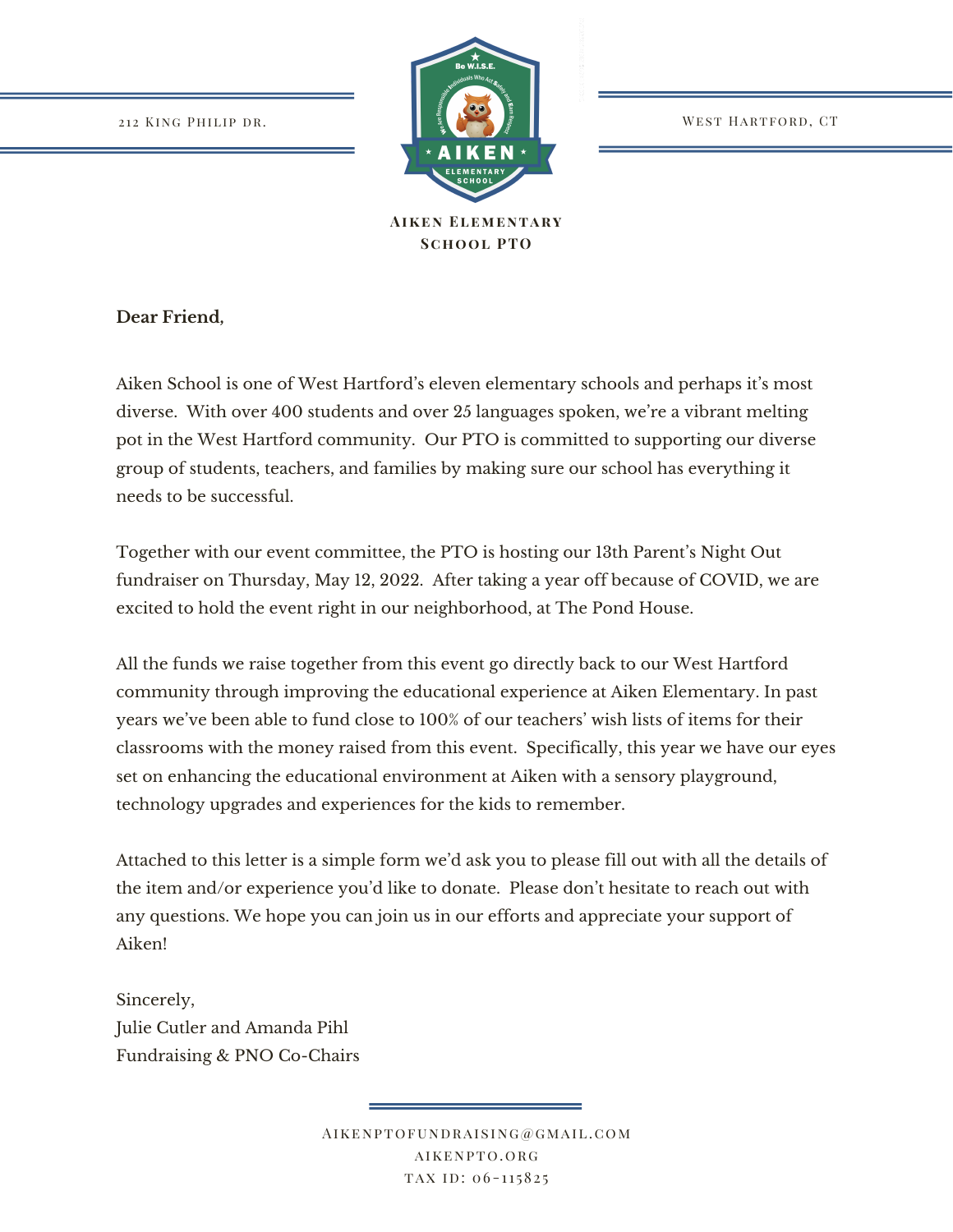WEST HARTFORD, CT

212 KING PHILIP DR.



**AIKEN ELEMENTARY SCHOOL PTO** 

## **Donate Below**



 $\verb|AIKENPTOFUNDRAISING@GMAL.COM\\$ AIKENPTO.ORG TAX ID: 06-115825